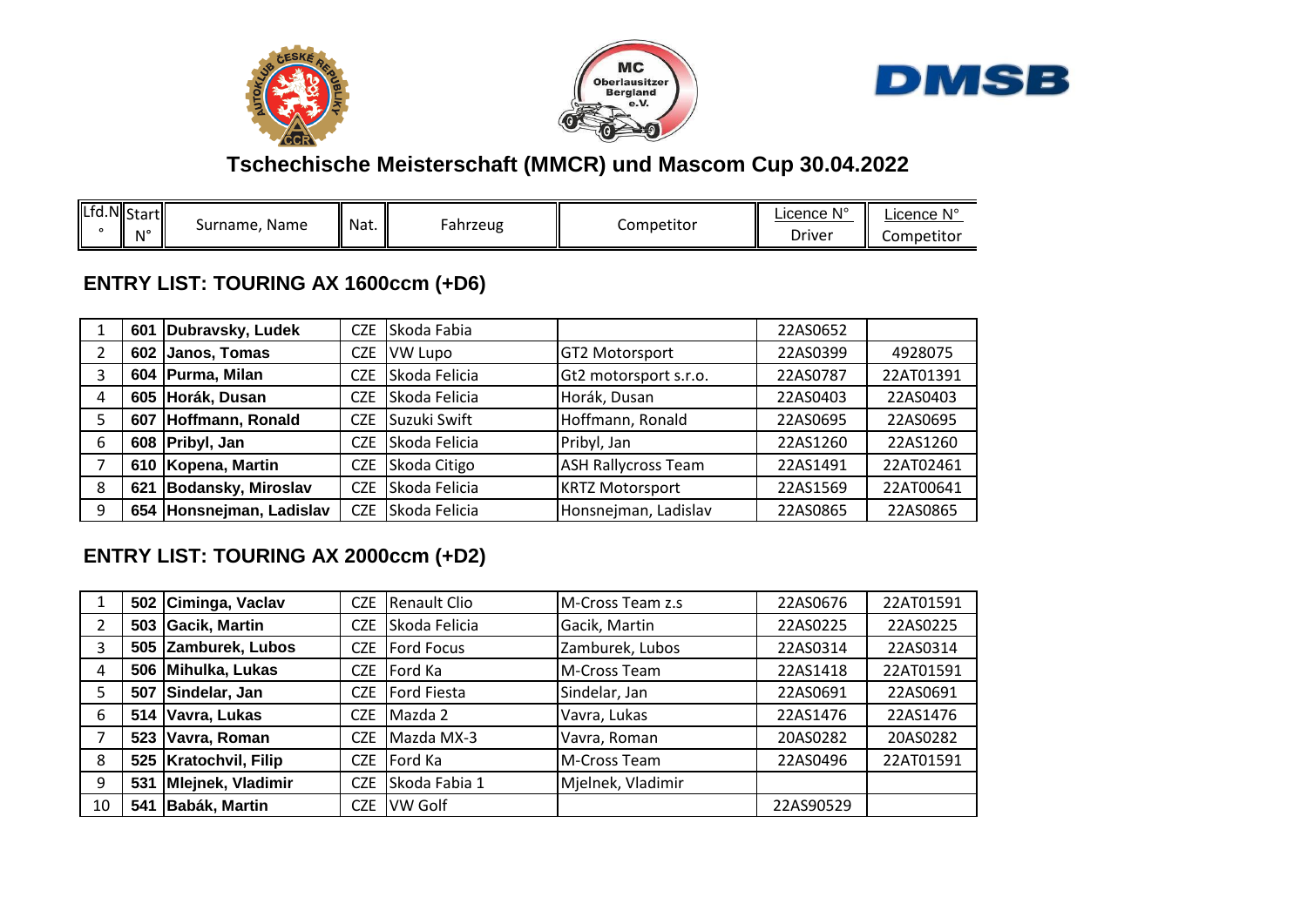| Lfd.N Start<br>Nat.<br>Name<br>Surname.<br>ahrzeug -<br>N' | Competitor | $N^{\circ}$<br>Licence<br>Driver | .icence N°<br>Competitor |
|------------------------------------------------------------|------------|----------------------------------|--------------------------|
|------------------------------------------------------------|------------|----------------------------------|--------------------------|

# **ENTRY LIST: TOURING AX 4x4 (+D5)**

|   | 401 | Dlesk, Marcel     |            | SVK Skoda Fabia      | Dlesk, Marcel                 | 1255/DC      | S5030/A           |
|---|-----|-------------------|------------|----------------------|-------------------------------|--------------|-------------------|
|   |     | 403 Musil, Lukas  | CZE.       | Skoda Fabia          | Musil, Lukas                  |              |                   |
| Э |     | 404 Brozek, Jan   | CZE.       | Skoda Fabia          | <b>AMK Ve Hradec Kralove</b>  | 22ASA1357    | 22AT02251         |
| 4 |     | 406 Bret, Jiri    | CZE.       | <b>VW Polo</b>       | <b>KRTZ Motorsport s.r.o.</b> | 22AS1409     | 22AT00641         |
|   |     | 408 Kuzel, Lubos  | CZE        | Audi A2 Quattro      | Kuzel, Lubos                  | 22AS0300     | 22AS0300          |
| 6 | 411 | Vavra, Pavel      | CZE.       | Mazda RX-8           |                               | 22AS0402     |                   |
|   |     | 412 Simurda, Petr | <b>CZE</b> | Skoda Fabia MK3 R5   | <b>ACCR Czech Fejfar Team</b> | 22AS0721     | 22AT01841         |
| 8 |     | 414 Baltzer, Jens |            | DEU Skoda Fabia mk 2 | Motor-Club Kesseltal e.V.     | ITC-C1155211 | <b>BNC 105824</b> |

### **ENTRY LIST: JUNIOR BUGGY (+D9)**

|              | 201 | Florián, Arnost          | <b>CZE</b> | Suzuki GSXR         | Florián, Arnost               | 22AS0850  | 22AT00991 |
|--------------|-----|--------------------------|------------|---------------------|-------------------------------|-----------|-----------|
| $\mathbf{2}$ |     | 202 Safranek, Jakub      | <b>CZE</b> | Fast & Speed Yamaha | <b>Euro Racing Team</b>       | 22AS1359  | 22AT01901 |
| 3            |     | 203 Durt, Filip          | <b>CZE</b> | Yamaha R6           | Durt, Petr                    | 22AS1290  | 22AT02191 |
| 4            |     | 204   Pytloun, Daniel    | <b>CZE</b> | Suzuki              | <b>Transcamon Racing Team</b> | 22AS0480  | 22AT01011 |
| 5.           |     | 209 Pytlounová, Eliska   | <b>CZE</b> | Suzuki              | <b>Transcamon Racing Team</b> | 22AS0482  | 22AT01011 |
| 6            | 211 | Doubravova, Hana         | <b>CZE</b> | Fast & Speed        | Doubrava, Jiri                | 22AS02171 | 22AT02171 |
| 7            | 212 | Hovorka, Lukas           | <b>CZE</b> | Suzuki GSXR         | Hovorka, Jan                  | 22AS1102  | 22AT01891 |
| 8            |     | 216 Bartáková, Tereza    | <b>CZE</b> | Suzuki GSXR         | Barták, Lukás                 | 22AS1179  | 22AT01341 |
| 9            | 217 | <b>Ourednícek, Matej</b> | <b>CZE</b> | Yamaha              | Ourednícek, Tomás             | 22AS1174  | 22AS0009  |
| 10           |     | 222 Frischholz, Zdenék   | <b>CZE</b> | Alfa Racing Yamaha  | Frischholz, Zdenék            | 22AS0761  | 22AT00981 |
| 11           |     | 246 Stanislav, Brousek   | <b>CZE</b> | Alfa Racing Suzuki  | Brouskova, Jindra             | 22AS0672  | 22AT0331  |
| 12           | 248 | Kaiser, Finn Lukas       | <b>DEU</b> | Peters CrossKart    |                               | N1184388  |           |
| 13           | 250 | Pina, Eliska             | <b>CZE</b> | Fast & Speed        | Plny, Rostislav               | 22AS0558  | 22AT01171 |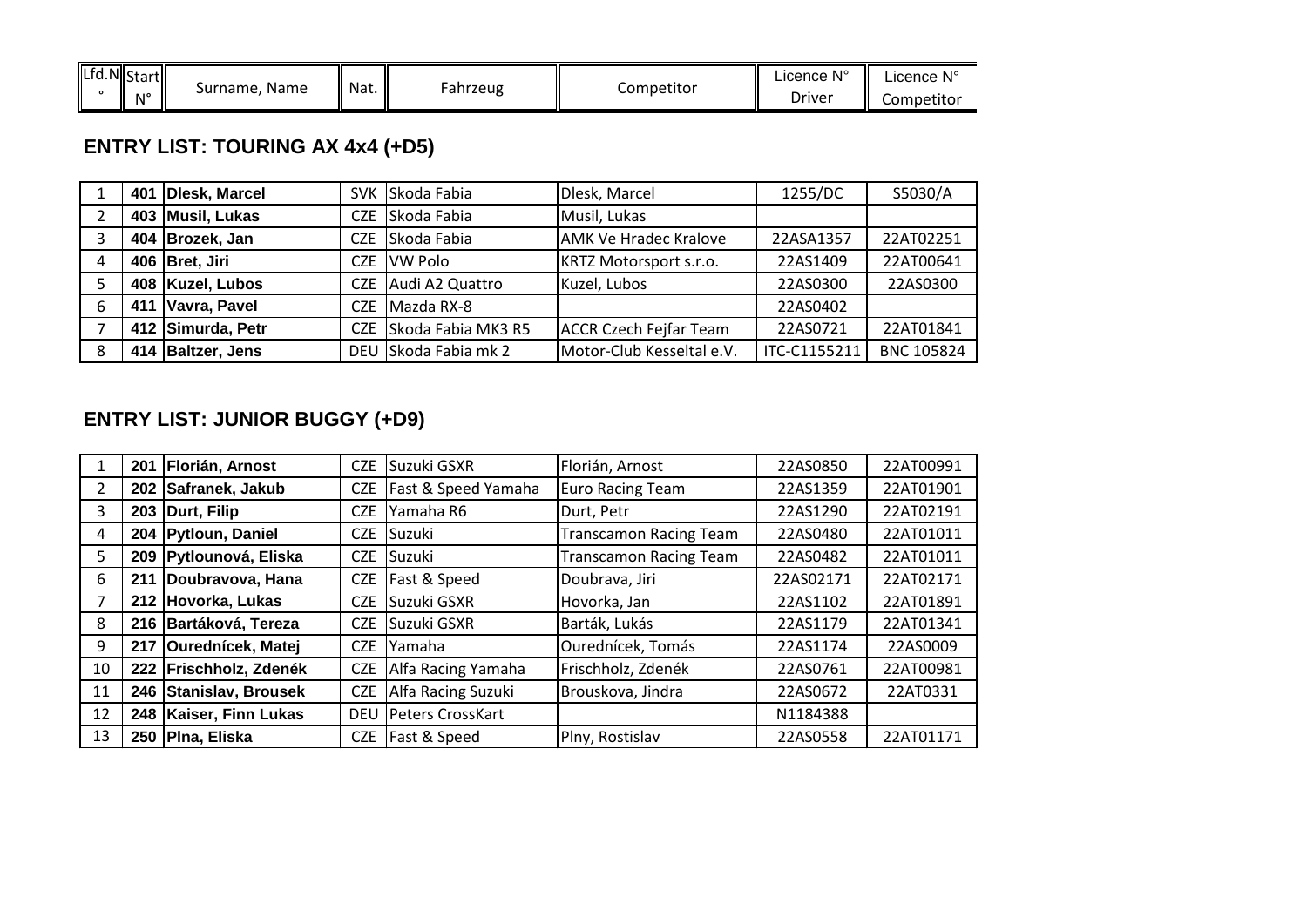| $\sqrt{\frac{1}{10}}$<br>.NII c<br>المتعدد<br>wasa um | Name<br>Surname. | $\ddot{\phantom{1}}$<br>Nat. | ahrzeug- | Competitor | <b>N<sub>1</sub></b><br>.icence | <b>N</b> <sub>1</sub> e<br>_icence |
|-------------------------------------------------------|------------------|------------------------------|----------|------------|---------------------------------|------------------------------------|
| N <sup>o</sup>                                        |                  |                              |          |            | Driver                          | .<br>Competitor                    |

# **ENTRY LIST: BUGGY 1600 (+D8)**

|   |     | 101 Novotny, Jakub      | <b>CZE</b>     | Alfa Racing Hayabusa       | Novoty, Lukas                 | 22AS0150     | 22AT00031   |           |
|---|-----|-------------------------|----------------|----------------------------|-------------------------------|--------------|-------------|-----------|
|   |     | 102 Rezek, Jiri         | <b>CZE</b>     | <b>Kawaski</b>             | Rezek, Jiri                   | 22AS0566     | 22AS0566    | cancelled |
|   |     | 119 Hartman, Filip      | <b>CZE</b>     | Kawaski                    | Hartman, Jiri                 | 22AS0311     | 22AT00691   |           |
|   | 122 | Kindl, Vaclav           | <del>CZE</del> | IRR                        | Neumann, Tomas                | 22AS0576     | 22AT01141   | cancelled |
|   | 129 | Vaculík, Martin         | <b>CZE</b>     | Alfa Racing                | 3RCZ.com s.r.o.               | 22AS1050     | 22AT01361   |           |
| b | 131 | Pavelka, Stepan         | <b>CZE</b>     | JVDC Honda                 | <b>ACCR Czech Fejfar Team</b> | 22AS0487     | 22AT01841   |           |
|   |     | 132 Holzleitner, Marvin |                | DEU JJVDC                  | <b>ADAC Mittelrhein</b>       |              |             |           |
| 8 | 144 | Baltzer, Jan            | <b>DEA</b>     | <b>Spitznagel Hayabusa</b> | Motor-Club Kesseltal          | HC-C1169870  | BNC 1058240 | cancelled |
| q |     | 188 Bundesmann, Henrik  | DEU            | Bundesmann EB              | ADAC Sachsen e.V.             | ITC-C1123989 | BNC 1041149 |           |

### **ENTRY LIST: SUPER BUGGY (+D7)**

|              |              | Kubicek, Jakub        | <b>CZE</b> | Ford V6               | <b>ANEXIA ACCR Czech Team</b> | 22AS0778 | 22AT02091 |
|--------------|--------------|-----------------------|------------|-----------------------|-------------------------------|----------|-----------|
| $\mathbf{2}$ | $\mathbf{2}$ | Nikodem, Petr         | <b>CZE</b> | <b>CM Buggy Honda</b> | Caravan Metropol ACCR Cze     | 22AS1338 |           |
| 3            | 5            | <b>Zdenek, Antony</b> | CZE        | Alfa Racing           | <b>KRTZ</b> motorsport        | 22AS1387 | 22AT00641 |
| 4            | 6            | Stetina, Vladislav    | <b>CZE</b> | Nissan                | Stetina, Vladislav            | 22AS1376 | 22AS1376  |
| 5.           |              | Paul, Libor           | <b>CZE</b> | Fast & Speed Ford     | Paul, Libor                   | 22AS1001 | 22AS1001  |
| 6            | 8            | Vaculík, Vojtech      | <b>CZE</b> | <b>Alfa Racing</b>    | 3RCZ.com s.r.o.               | 22AS1055 | 22AT01361 |
|              | 9            | Hosek, Jaroslav       | <b>CZE</b> | <b>Hosek Porsche</b>  | <b>ACCR Czech Team</b>        | 22AS0001 | 22AT00011 |
| 8            | 11           | Horak, David          | CZE        | <b>BMWM3</b>          | Horak, David                  | 22AS1102 | 22AS1102  |
| 9            | 13           | Jordak, Radek         | <b>CZE</b> | Alfa Racing Volvo     | Jordak ACCR Czech Team        | 22AS0690 | 22AT01871 |
| 10           | 20           | Callghan, Terry       | <b>NLD</b> | <b>MC Racing PAS</b>  | Callaghan, Terry              | 1472     | 1472      |
| 11           | 21           | Kovarik, Lukas        | CZE        | Alfa Racing           | Kovarik, Lukas                | 22AS0474 | 22AS0474  |
| 12           | 22           | Vasek, Rojar          | <b>CZE</b> | Strojservis BMW       | Vasek, Rojar                  | 22AS0795 | 22AS0795  |
| 13           | 81           | <b>Bartos, Petr</b>   | CZE        | Marat Honda           | Petr Bartos ACCR Czech Teal   | 22AS1674 | 22AT02711 |